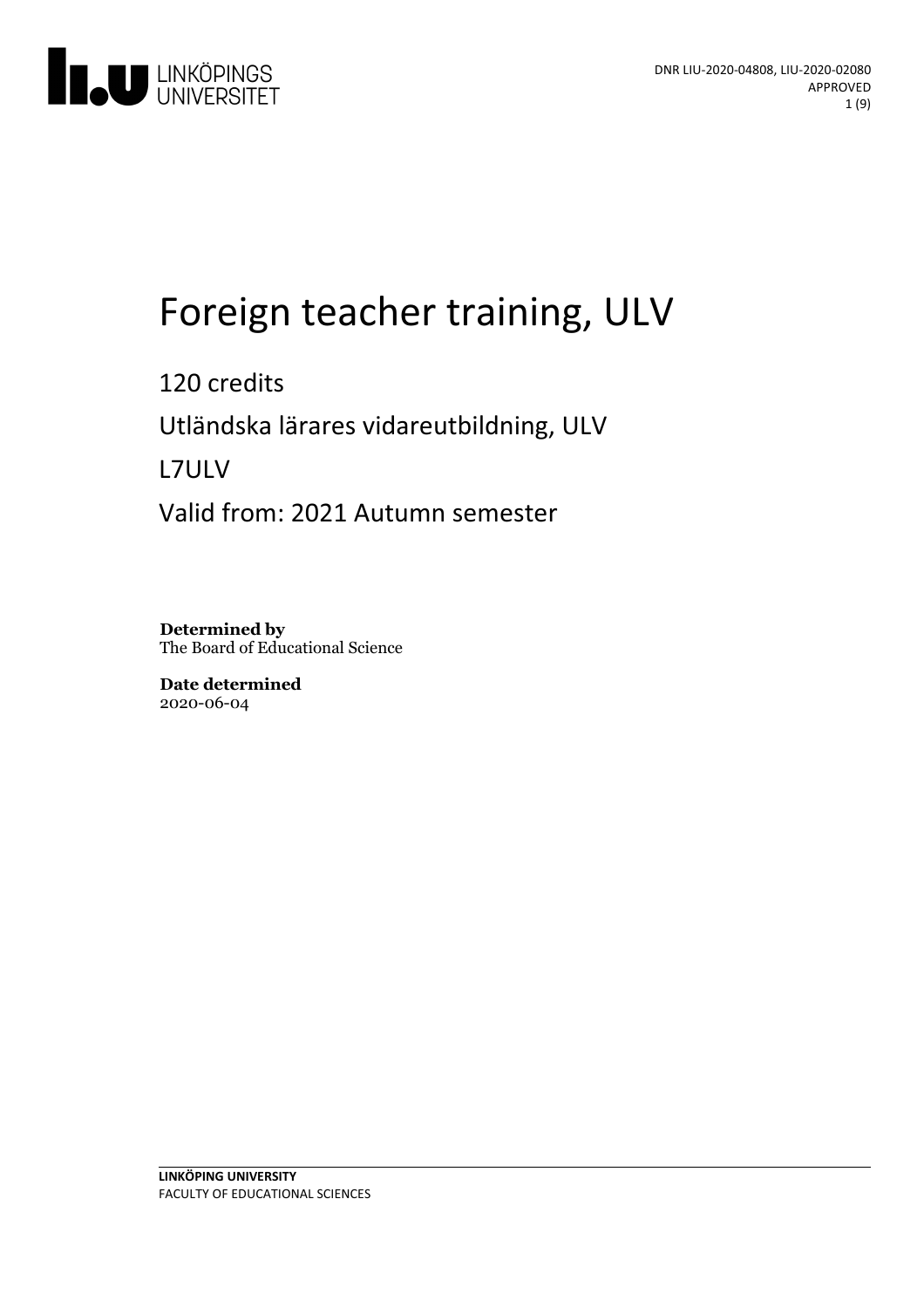# Entry requirements

# Degree in Swedish

Ämneslärarexamen

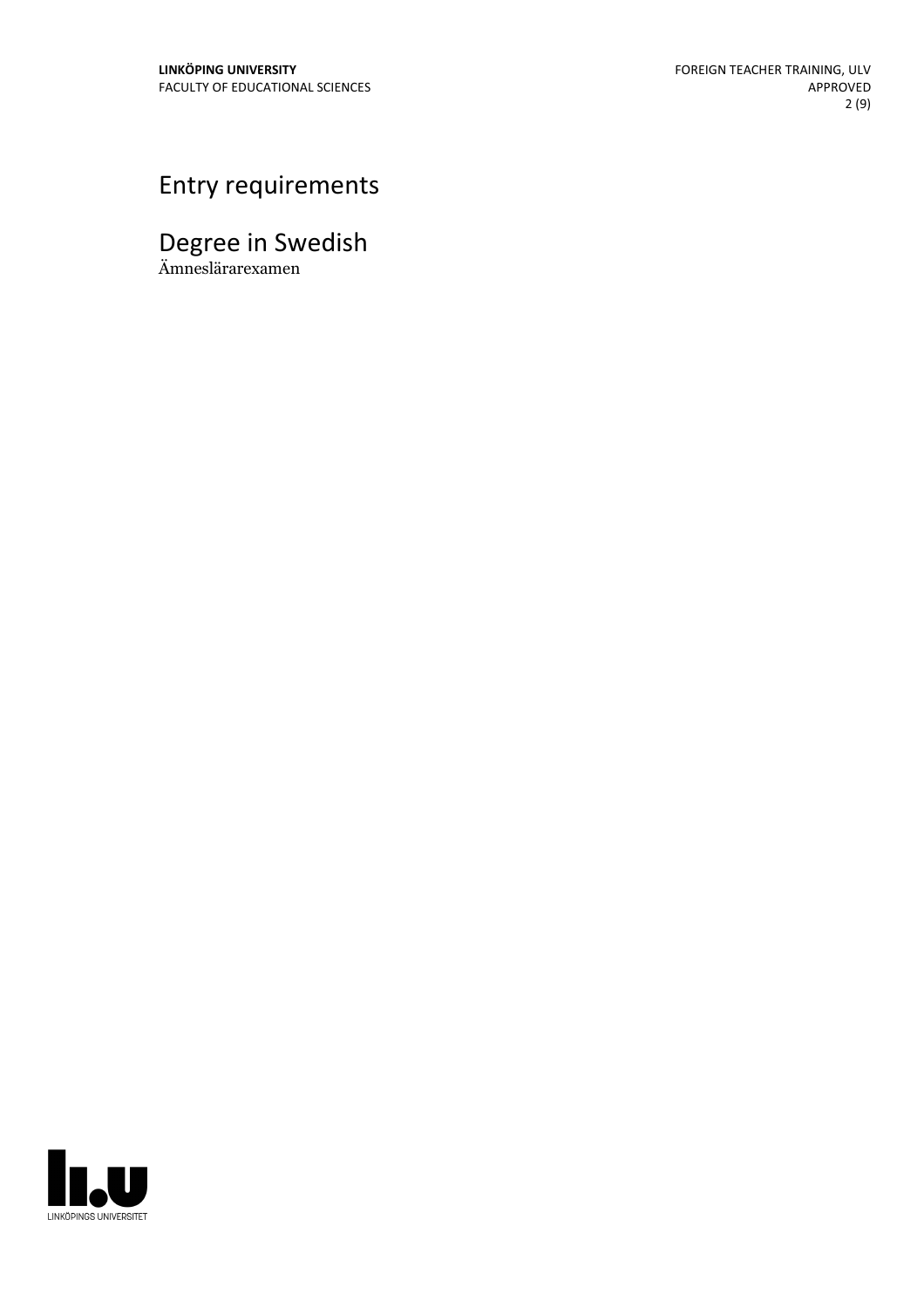## **Curriculum**

#### **Semester 1 (Autumn 2021)**

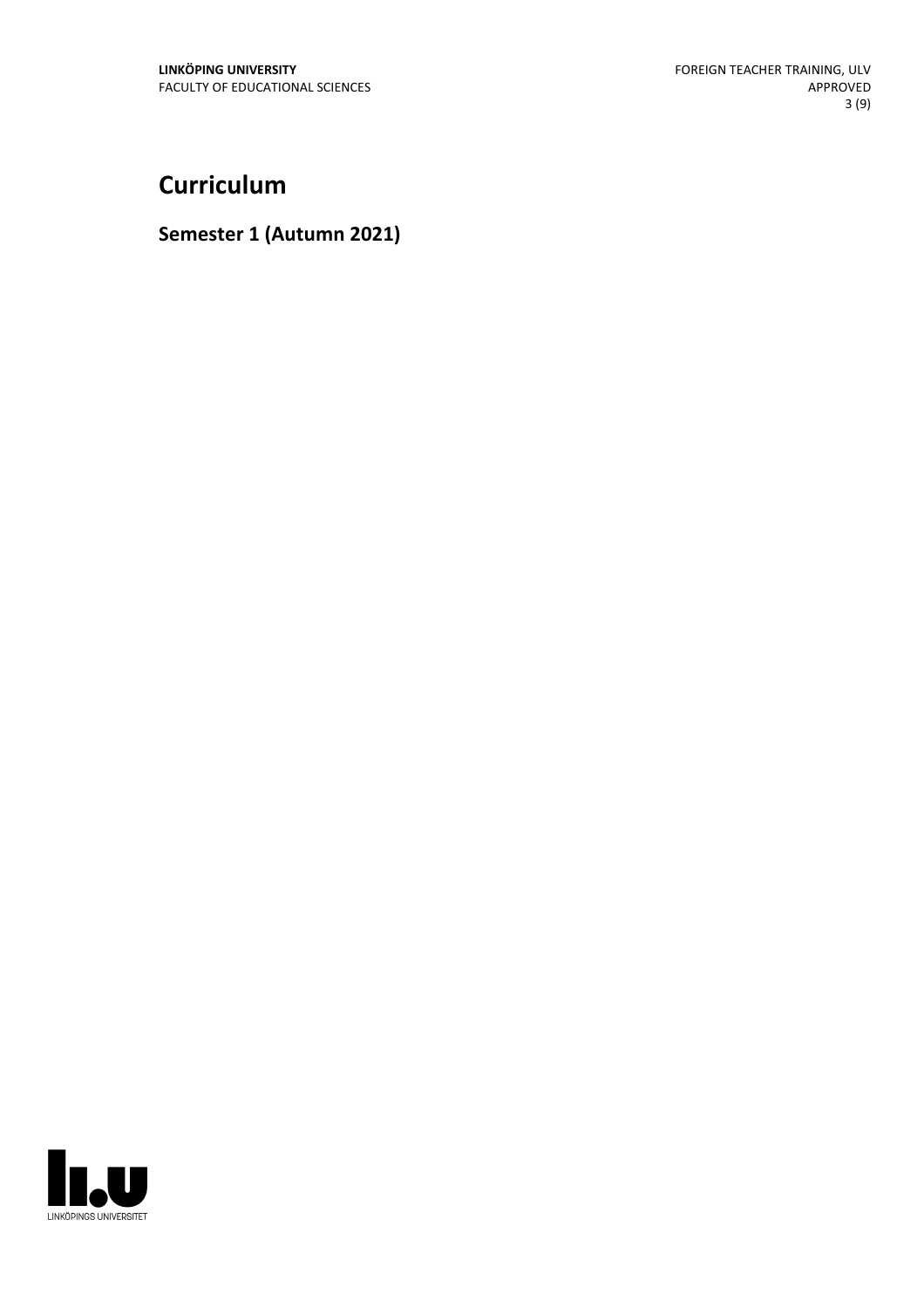| Course<br>code | Course name                                                                                    | <b>Credits</b> | Level            | Weeks              | <b>ECV</b> |
|----------------|------------------------------------------------------------------------------------------------|----------------|------------------|--------------------|------------|
| 9KPA05         | Social Processes of Teaching                                                                   | 7.5            | A1X              | v202134-<br>202143 | Ε          |
| 9VA202         | School in Society; Its Purpose, Organization and<br>Governance                                 | 7.5            | G2X              | v202134-<br>202143 | E          |
| 9VAA09         | <b>Educational Assessment in Didacitc Processes</b>                                            | 7.5            | A1X              | v202134-<br>202143 | E          |
| 9VAA11         | <b>Teaching Practice 3</b>                                                                     | 7.5            | A1X              | v202134-<br>202143 | E          |
| LULV06         | Methods, Concepts and Tools in Educational<br>Sciences                                         | 7.5            | G2X              | v202134-<br>202143 | Ε          |
| 9TV391         | General Studies, Interdisciplinary Subjects,<br><b>Subject Didactics and Teaching Practice</b> | 15             |                  | v202134-<br>202203 | E          |
| 9ULV01         | The Swedish language as a tool for studies and<br>work at school                               | 15             | G1X              | v202134-<br>202203 | E          |
| 9VA303         | Teaching Practice in Mathematics and Swedish<br>grade 1-6                                      | 15             | G <sub>2</sub> X | v202134-<br>202203 | Ε          |
| 9VA404         | Thesis at Basis level in Teaching Programme                                                    | 15             | G2E              | v202134-<br>202203 | E          |
| <b>9KPA05</b>  | Social Processes of Teaching                                                                   | 7.5            | A1X              | v202144-<br>202203 | E          |
| 9KPA07         | <b>Teaching Special Education Dimensions</b>                                                   | 7.5            | A1X              | v202144-<br>202203 | E          |
| 9KPA12         | The Professional Teacher in a Learning<br>Organization                                         | 7.5            | A1X              | v202144-<br>202203 | Ε          |
| 9VA101         | Knowledge and Learning with a Focus on<br><b>Didactic Processes</b>                            | 7.5            | G2X              | v202144-<br>202203 | E          |
| 9VAA02         | <b>Teaching Practice</b>                                                                       | 7.5            | G1X              | v202144-<br>202203 | E          |
| 9VAA10         | <b>Teaching Practice 2</b>                                                                     | 7.5            | A1X              | v202144-<br>202203 | Ε          |
| 9VAA11         | <b>Teaching Practice 3</b>                                                                     | 7.5            | A1X              | v202144-<br>202203 | Е          |
| 9VAA12         | <b>Teaching Practice 4</b>                                                                     | 7.5            | A1X              | v202144-<br>202203 | E          |
| LULV05         | The Professional language in school                                                            | 7.5            | G <sub>2</sub> X | v202144-<br>202203 | Е          |

## **Semester 2 (Spring 2022)**

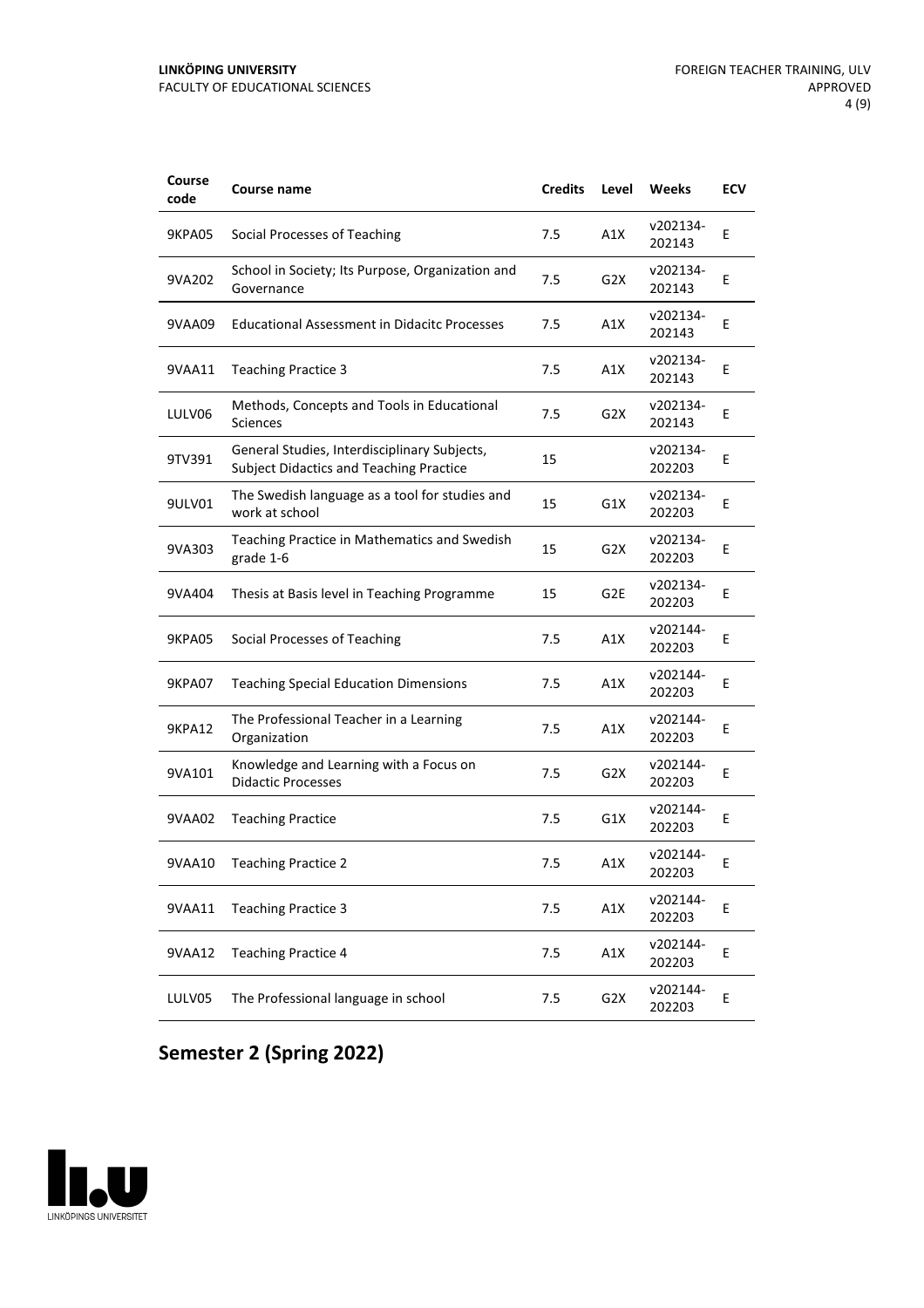| Course<br>code | <b>Course name</b>                                                                             | <b>Credits</b> | Level            | Weeks              | <b>ECV</b> |
|----------------|------------------------------------------------------------------------------------------------|----------------|------------------|--------------------|------------|
| <b>9KPA05</b>  | Social Processes of Teaching                                                                   | 7.5            | A1X              | v202204-<br>202213 | Ε          |
| 9KPA07         | <b>Teaching Special Education Dimensions</b>                                                   | 7.5            | A1X              | v202204-<br>202213 | Ε          |
| <b>9KPA08</b>  | To Lead and Supervise Didactic Processes                                                       | 7.5            | A1X              | v202204-<br>202213 | E          |
| 9VA101         | Knowledge and Learning with a Focus on<br><b>Didactic Processes</b>                            | 7.5            | G <sub>2</sub> X | v202204-<br>202213 | E          |
| 9VA202         | School in Society; Its Purpose, Organization and<br>Governance                                 | 7.5            | G2X              | v202204-<br>202213 | Ε          |
| 9VAA02         | <b>Teaching Practice</b>                                                                       | 7.5            | G1X              | v202204-<br>202213 | E          |
| 9VAA11         | <b>Teaching Practice 3</b>                                                                     | 7.5            | A1X              | v202204-<br>202213 | Е          |
| LULV06         | Methods, Concepts and Tools in Educational<br>Sciences                                         | 7.5            | G <sub>2</sub> X | v202204-<br>202213 | Ε          |
| 9FVG16         | <b>Mathematics for Primary School Teacher F-3</b>                                              | 15             | G1X              | v202204-<br>202223 |            |
| 9FVG17         | Mathematics for Primary School Teacher 4-6                                                     | 15             | G1X              | v202204-<br>202223 |            |
| 9TV391         | General Studies, Interdisciplinary Subjects,<br><b>Subject Didactics and Teaching Practice</b> | 15             |                  | v202204-<br>202223 | E          |
| 9ULV01         | The Swedish language as a tool for studies and<br>work at school                               | 15             | G1X              | v202204-<br>202223 | Ε          |
| 9VA303         | Teaching Practice in Mathematics and Swedish<br>grade 1-6                                      | 15             | G2X              | v202204-<br>202223 | Ε          |
| 9VA404         | Thesis at Basis level in Teaching Programme                                                    | 15             | G <sub>2E</sub>  | v202204-<br>202223 | E          |
| 9KP304         | Didactic processes in teaching                                                                 | 7.5            | G <sub>2</sub> X | v202214-<br>202223 | Ε          |
| <b>9KPA08</b>  | To Lead and Supervise Didactic Processes                                                       | 7.5            | A1X              | v202214-<br>202223 | E          |
| <b>9KPA12</b>  | The Professional Teacher in a Learning<br>Organization                                         | 7.5            | A1X              | v202214-<br>202223 | E          |
| 9VAA02         | <b>Teaching Practice</b>                                                                       | 7.5            | G1X              | v202214-<br>202223 | E          |
| 9VAA09         | <b>Educational Assessment in Didacitc Processes</b>                                            | 7.5            | A1X              | v202214-<br>202223 | Е          |

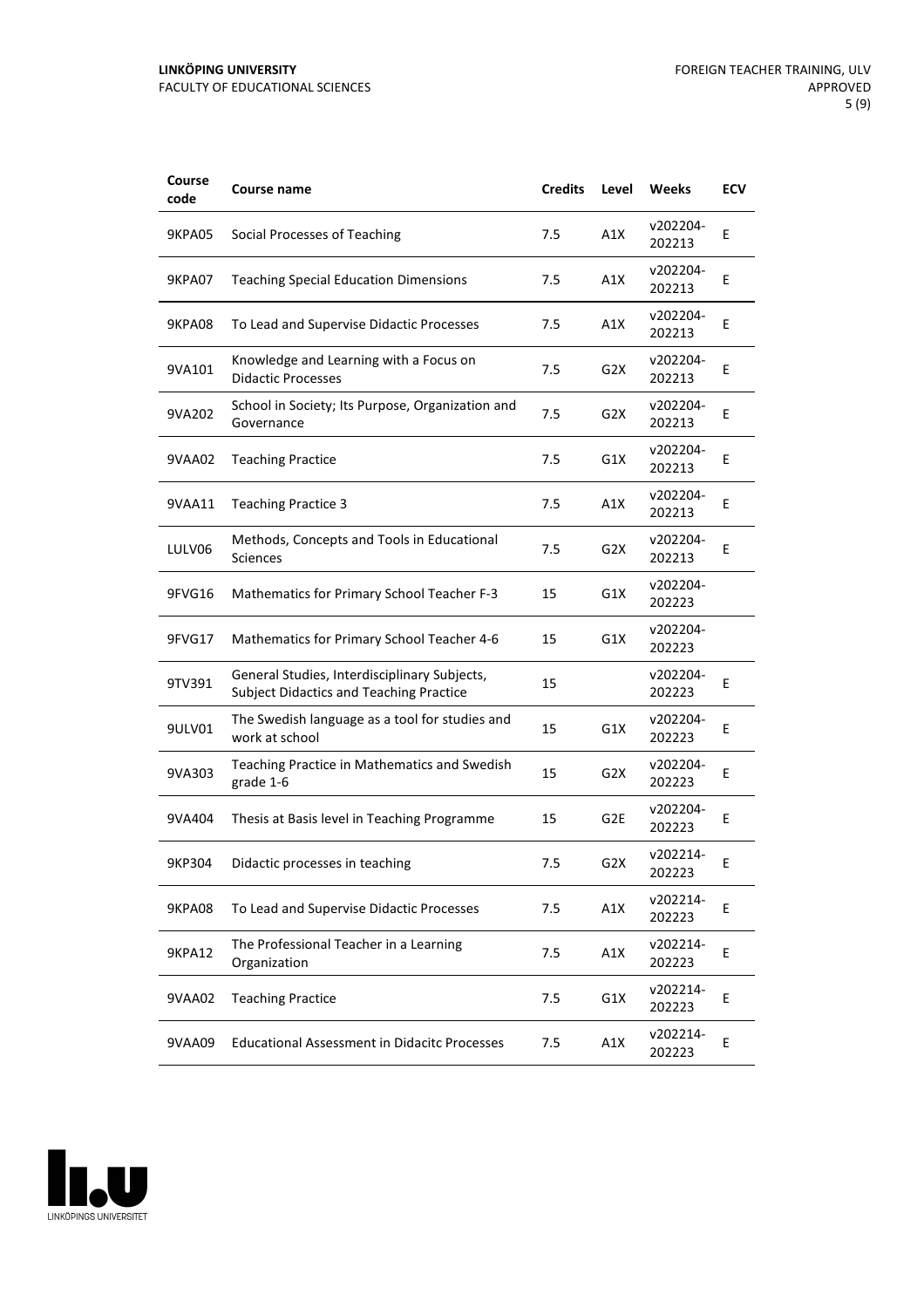| Course<br>code | Course name                         | <b>Credits</b> | Level | Weeks              | <b>ECV</b> |
|----------------|-------------------------------------|----------------|-------|--------------------|------------|
| 9VAA10         | <b>Teaching Practice 2</b>          | 7.5            | A1X   | v202214-<br>202223 | E          |
| 9VAA11         | <b>Teaching Practice 3</b>          | 7.5            | A1X   | v202214-<br>202223 | E          |
| 9VAA12         | <b>Teaching Practice 4</b>          | 7.5            | A1X   | v202214-<br>202223 | E          |
| LULV05         | The Professional language in school | 7.5            | G2X   | v202214-<br>202223 | E          |

## **Semester 3 (Autumn 2022)**

| Course<br>code | Course name                                                                                    | <b>Credits</b> | Level            | Weeks              | <b>ECV</b> |
|----------------|------------------------------------------------------------------------------------------------|----------------|------------------|--------------------|------------|
| 9FVG10         | Perspectives on language grades F-3                                                            | 7.5            | G1X              | v202234-<br>202243 |            |
| 9FVG11         | Perspectives on language grades 4-6                                                            | 7.5            | G1X              | v202234-<br>202243 |            |
| 9KPA05         | Social Processes of Teaching                                                                   | 7.5            | A1X              | v202234-<br>202243 |            |
| 9VA202         | School in Society; Its Purpose, Organization and<br>Governance                                 | 7.5            | G2X              | v202234-<br>202243 |            |
| 9VAA09         | <b>Educational Assessment in Didacitc Processes</b>                                            | 7.5            | A1X              | v202234-<br>202243 |            |
| 9VAA11         | <b>Teaching Practice 3</b>                                                                     | 7.5            | A1X              | v202234-<br>202243 |            |
| LULV06         | Methods, Concepts and Tools in Educational<br>Sciences                                         | 7.5            | G <sub>2</sub> X | v202234-<br>202243 |            |
| 714G85         | Swedish for Academic and Professional Life: Oral<br>communication                              | 7.5            | G1N              | v202234-<br>202302 |            |
| 9FVG06         | Mathematics education grade F-3                                                                | 15             | G1X              | v202234-<br>202303 |            |
| 9FVG07         | Mathematics education grade 4-6                                                                | 15             | G1X              | v202234-<br>202303 |            |
| 9FVG22         | History primary school                                                                         | 7.5            | G1N              | v202234-<br>202303 |            |
| 9FVG23         | Religion primary school                                                                        | 7.5            | G1N              | v202234-<br>202303 |            |
| 9TV391         | General Studies, Interdisciplinary Subjects,<br><b>Subject Didactics and Teaching Practice</b> | 15             |                  | v202234-<br>202303 |            |

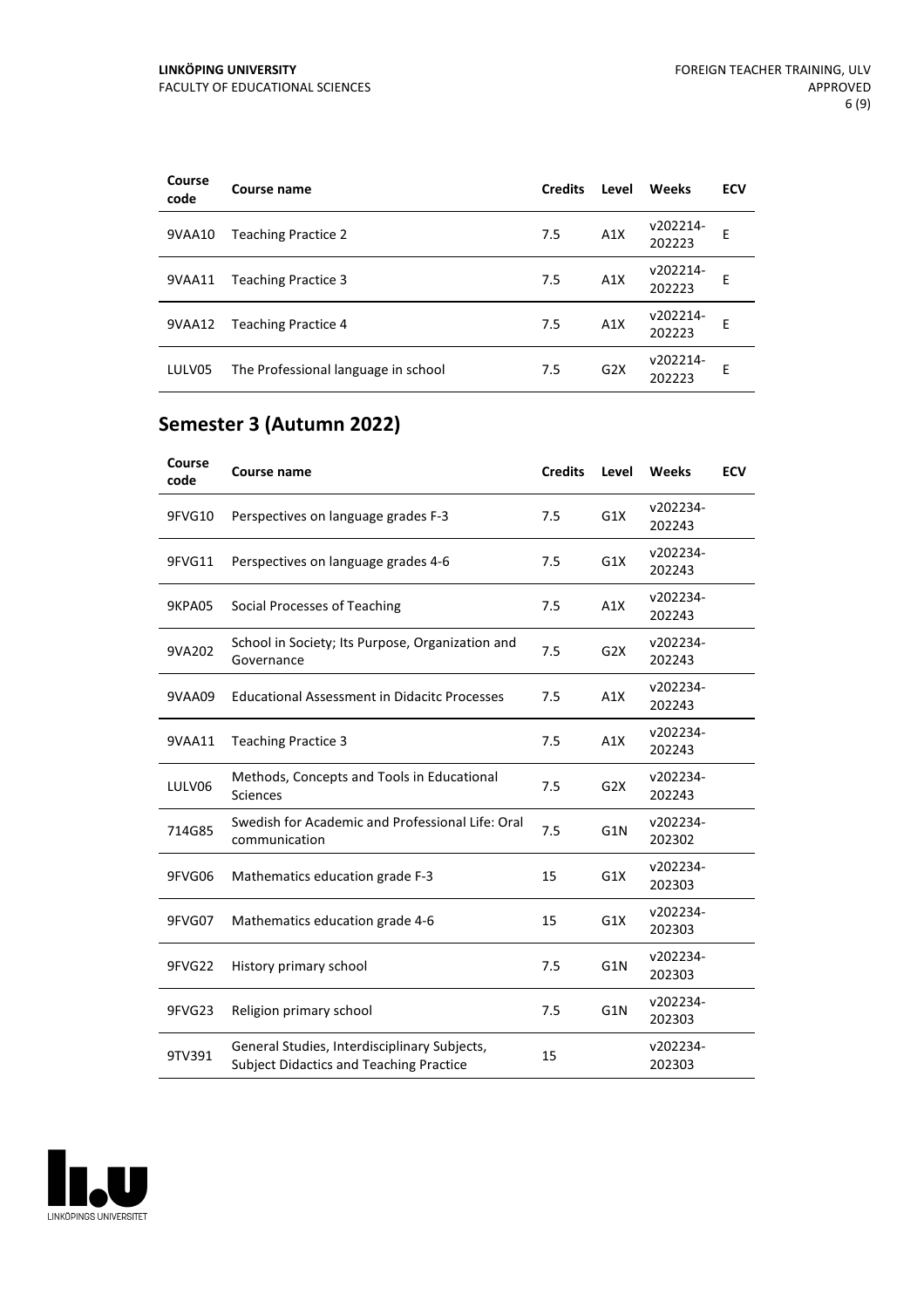| Course<br>code | Course name                                                         | <b>Credits</b> | Level            | Weeks              | <b>ECV</b> |
|----------------|---------------------------------------------------------------------|----------------|------------------|--------------------|------------|
| 9ULV01         | The Swedish language as a tool for studies and<br>work at school    | 15             | G1X              | v202234-<br>202303 | E          |
| 9VA303         | Teaching Practice in Mathematics and Swedish<br>grade 1-6           | 15             | G2X              | v202234-<br>202303 |            |
| 9VA404         | Thesis at Basis level in Teaching Programme                         | 15             | G <sub>2E</sub>  | v202234-<br>202303 |            |
| 714G84         | Swedish for Academic and Professional Life:<br>Academic writing     | 7.5            | G1N              | v202235-<br>202303 |            |
| 9FVG08         | Teaching reading and writing grades F-3                             | 7.5            | G1X              | v202244-<br>202303 |            |
| 9FVG09         | Teaching reading and writing grades 4-6                             | 7.5            | G1X              | v202244-<br>202303 |            |
| 9KPA07         | <b>Teaching Special Education Dimensions</b>                        | 7.5            | A1X              | v202244-<br>202303 |            |
| <b>9KPA12</b>  | The Professional Teacher in a Learning<br>Organization              | 7.5            | A1X              | v202244-<br>202303 |            |
| 9VA101         | Knowledge and Learning with a Focus on<br><b>Didactic Processes</b> | 7.5            | G <sub>2</sub> X | v202244-<br>202303 |            |
| 9VAA02         | <b>Teaching Practice</b>                                            | 7.5            | G1X              | v202244-<br>202303 |            |
| 9VAA10         | <b>Teaching Practice 2</b>                                          | 7.5            | A1X              | v202244-<br>202303 |            |
| 9VAA11         | <b>Teaching Practice 3</b>                                          | 7.5            | A1X              | v202244-<br>202303 |            |
| 9VAA12         | <b>Teaching Practice 4</b>                                          | 7.5            | A1X              | v202244-<br>202303 |            |
| LULV05         | The Professional language in school                                 | 7.5            | G <sub>2</sub> X | v202244-<br>202303 |            |

#### **Semester 4 (Spring 2023)**

| Course<br>code | Course name                                                     | <b>Credits</b> | Level            | Weeks              | ECV |
|----------------|-----------------------------------------------------------------|----------------|------------------|--------------------|-----|
| 9FVG12         | Teaching reading and writing grades F-3,<br>continuation course | 7.5            | G <sub>1</sub> X | v202304-<br>202313 |     |
| 9FVG13         | Teaching reading and writing grades 4-6,<br>continuation course | 7.5            | G <sub>1</sub> X | v202304-<br>202313 |     |
| 9KPA05         | Social Processes of Teaching                                    | 7.5            | A1X              | v202304-<br>202313 | F   |

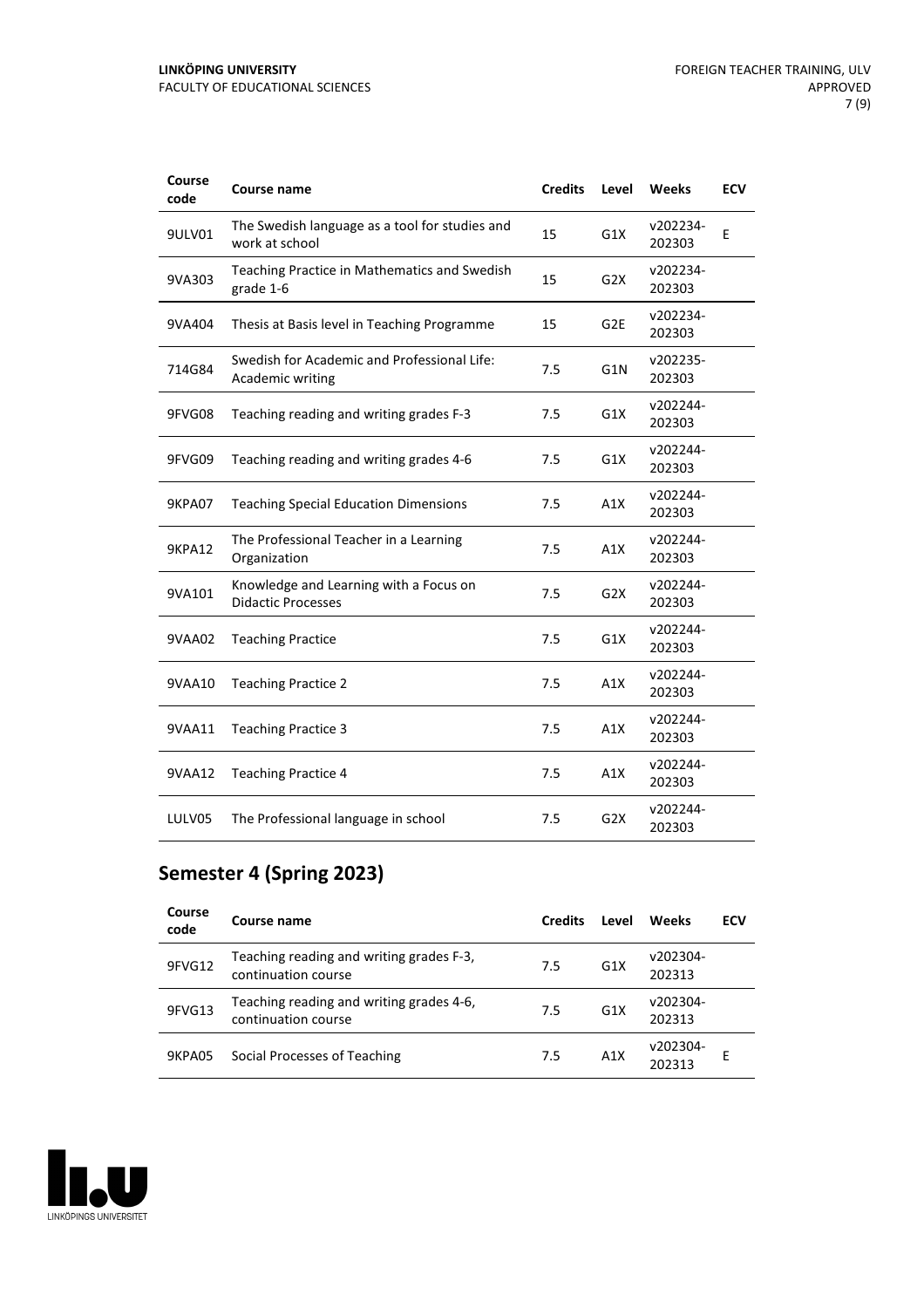| Course<br>code | Course name                                                                                    | <b>Credits</b> | Level            | Weeks              | <b>ECV</b> |
|----------------|------------------------------------------------------------------------------------------------|----------------|------------------|--------------------|------------|
| 9KPA07         | <b>Teaching Special Education Dimensions</b>                                                   | 7.5            | A1X              | v202304-<br>202313 | Ε          |
| 9KPA08         | To Lead and Supervise Didactic Processes                                                       | 7.5            | A1X              | v202304-<br>202313 | Ε          |
| 9VA101         | Knowledge and Learning with a Focus on<br><b>Didactic Processes</b>                            | 7.5            | G <sub>2</sub> X | v202304-<br>202313 | E          |
| 9VA202         | School in Society; Its Purpose, Organization and<br>Governance                                 | 7.5            | G <sub>2</sub> X | v202304-<br>202313 | E          |
| 9VAA02         | <b>Teaching Practice</b>                                                                       | 7.5            | G1X              | v202304-<br>202313 | Ε          |
| 9VAA11         | <b>Teaching Practice 3</b>                                                                     | 7.5            | A1X              | v202304-<br>202313 | E          |
| 9VAA12         | <b>Teaching Practice 4</b>                                                                     | 7.5            | A1X              | v202304-<br>202313 |            |
| LULV06         | Methods, Concepts and Tools in Educational<br>Sciences                                         | 7.5            | G <sub>2</sub> X | v202304-<br>202313 | Ε          |
| 9FVG16         | Mathematics for Primary School Teacher F-3                                                     | 15             | G1X              | v202304-<br>202323 |            |
| 9FVG17         | Mathematics for Primary School Teacher 4-6                                                     | 15             | G1X              | v202304-<br>202323 |            |
| 9FVG25         | Social studies primary school                                                                  | 7.5            | G1N              | v202304-<br>202323 |            |
| 9TV391         | General Studies, Interdisciplinary Subjects,<br><b>Subject Didactics and Teaching Practice</b> | 15             |                  | v202304-<br>202323 | Ε          |
| 9ULV01         | The Swedish language as a tool for studies and<br>work at school                               | 15             | G1X              | v202304-<br>202323 | Е          |
| 9ULV02         | The Swedish language in speech and writing for<br>foreign teachers                             | 15             | G1X              | v202304-<br>202323 |            |
| 9VA303         | Teaching Practice in Mathematics and Swedish<br>grade 1-6                                      | 15             | G <sub>2</sub> X | v202304-<br>202323 | Ε          |
| 9VA404         | Thesis at Basis level in Teaching Programme                                                    | 15             | G <sub>2E</sub>  | v202304-<br>202323 | E          |
| 9FVG14         | Children's literature and the teaching of<br>literature and reading grades F-3                 | 7.5            | G1X              | v202314-<br>202323 |            |
| 9FVG15         | Children's and youth literature and the teaching<br>of literature and reading grades 4-6       | 7.5            | G1X              | v202314-<br>202323 |            |
| 9KP304         | Didactic processes in teaching                                                                 | 7.5            | G <sub>2</sub> X | v202314-<br>202323 | Е          |